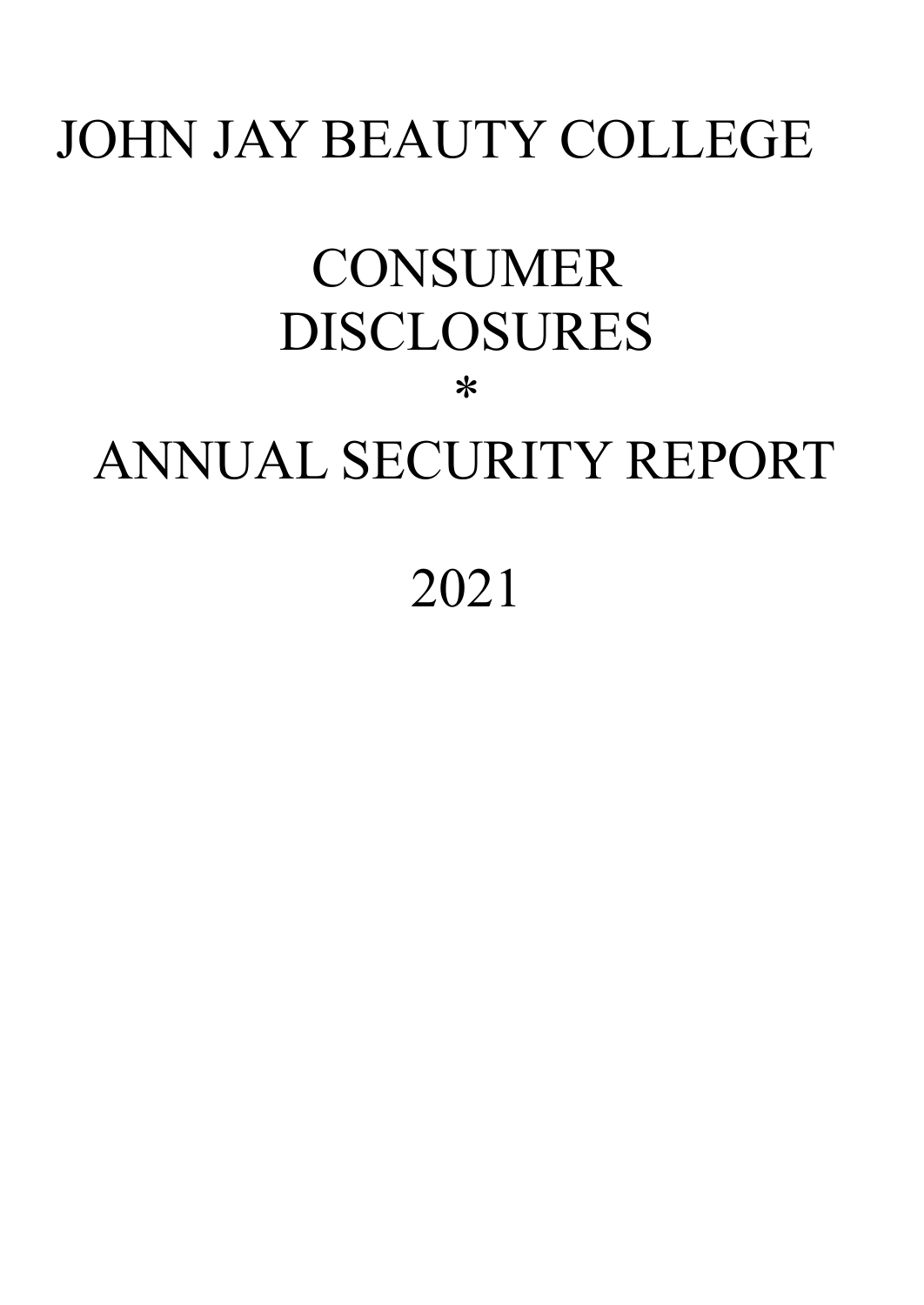## INDEX

| Terms and Conditions of Any Employment in the Financial Aid Package4                              |  |
|---------------------------------------------------------------------------------------------------|--|
|                                                                                                   |  |
|                                                                                                   |  |
|                                                                                                   |  |
|                                                                                                   |  |
|                                                                                                   |  |
|                                                                                                   |  |
|                                                                                                   |  |
|                                                                                                   |  |
| Accessibility, Facilities & Services Available for Disabled Students & Intellectual Disabilities8 |  |
|                                                                                                   |  |
|                                                                                                   |  |
|                                                                                                   |  |
|                                                                                                   |  |
|                                                                                                   |  |
|                                                                                                   |  |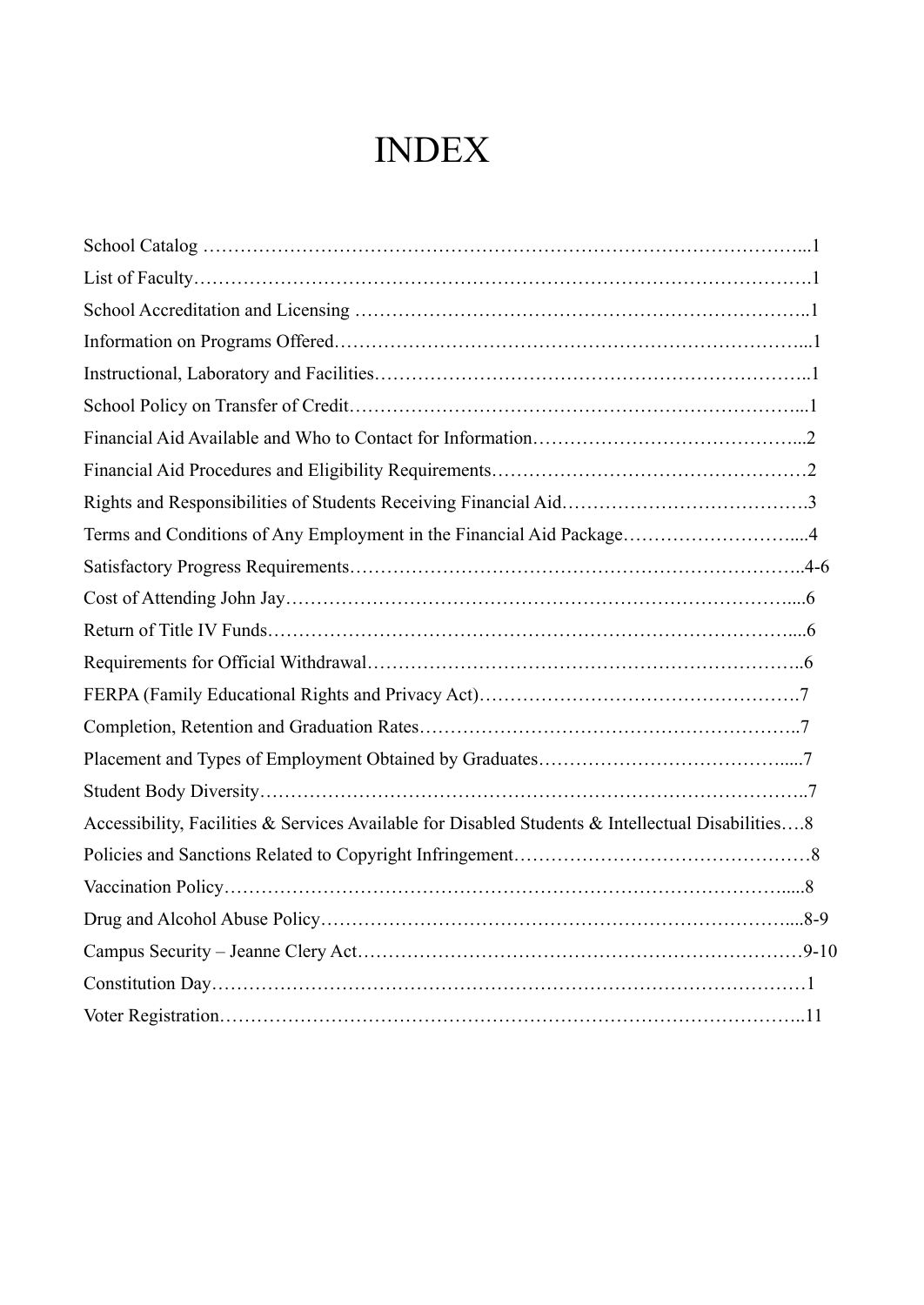## School Catalog

Our school catalog is available on our website, <http://www.johnjaybeautycollege.com> . A copy may be obtained by a request in writing to the school administrative office.

## List of Faculty and Instructional Staff

A complete list of our school faculty and staff is available in our catalog on our website at [http://johnjaybeautycollege.com.](http://johnjaybeautycollege.com)

## School Accreditation and Licensing

John Jay Beauty College is licensed by the State of Louisiana and accredited by the National Accrediting Commission of Career Arts and Sciences. Our letter of accreditation and state license are available for review upon written request. Additional information regarding these approvals is in our school catalog, [http://johnjaybeautycollege.com.](http://johnjaybeautycollege.com)

## Programs offered

A complete description and information regarding all courses offered is available in our school catalog, [http://johnjaybeautycollege.com.](http://johnjaybeautycollege.com)

## Instructional and Laboratory Facilities

Information regarding our school facilities is in our school catalog, <http://johnjaybeautycollege.com>.

## School policy on Transfer of Credit

We accept transfer students with previous credit from a licensed school. We accept up to 500 hours for cosmetology and 250 hours for all other courses. Tuition, equipment and book charges are prorated as to student's need. An administrative fee is also required; not to exceed 15% of the tuition and no more than \$100.00.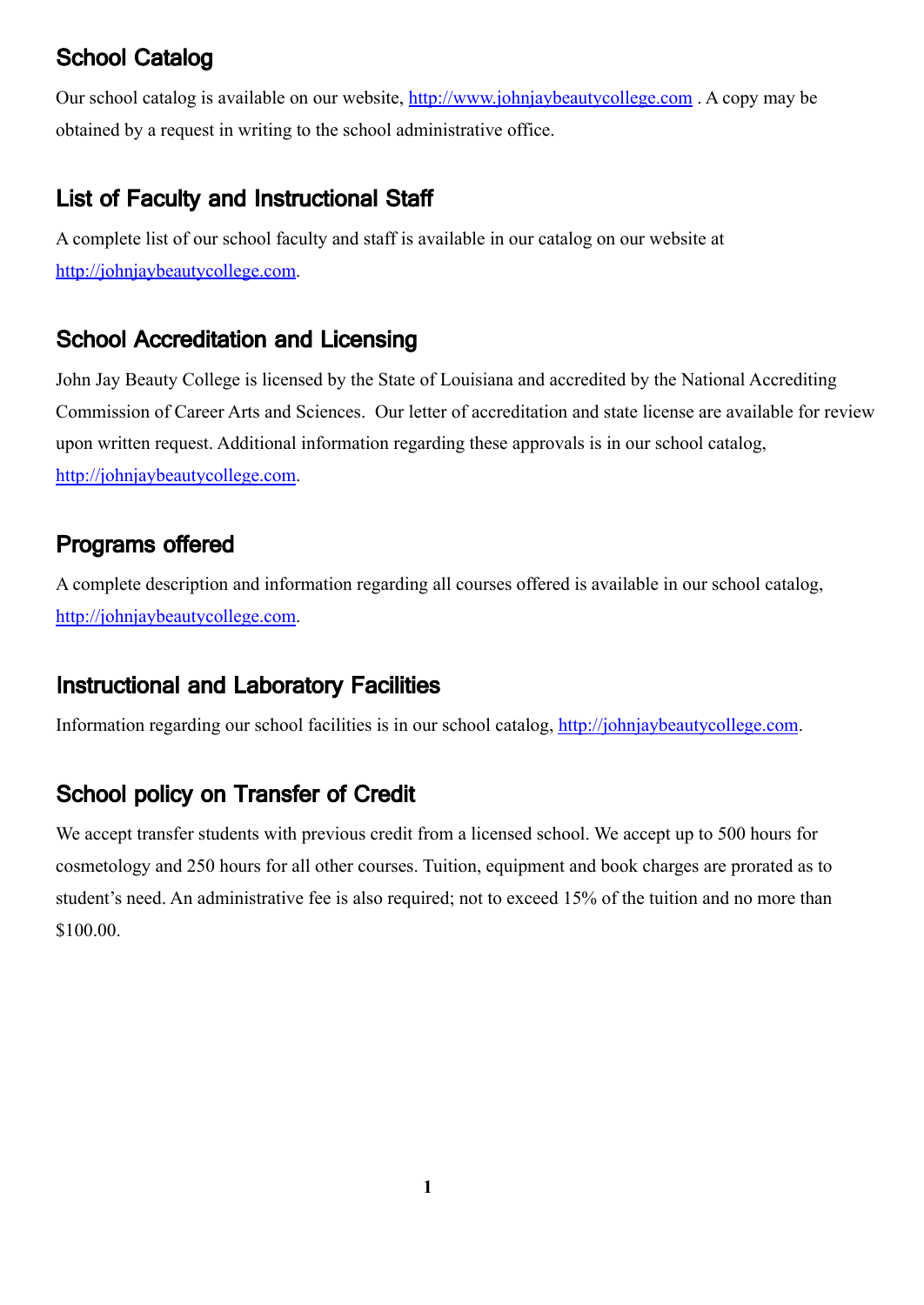## Financial aid available and who to contact

John Jay Beauty College is an eligible institutions approved by the U.S. Department of Education to participate in the Federal Financial Aid Programs. Financial Aid Programs available to our students are as follows:

#### PELL GRANTS

Pell grants are awarded to help under-graduate students pay for their education after high school. Unlike student loans, grants do not have to be paid back.

Any information regarding Financial Aid may be requested by contacting the Financial Aid Director in the school administrative office by calling 504 467-2774 x 13.

State and Local Government and private funding sources available are as follows: Veterans Administration TOPS Louisiana Rehabilitation Services

John Jay Beauty College does not participate in the Federal Loan Program.

## Financial Aid Procedures and Eligibility Requirements

Students interested in applying for financial aid need to complete an application on the federal aid website [http://www.fafsa.ed.gov/.](http://www.fafsa.ed.gov/) Enter the appropriate school code; John Jay Beauty College, 016002, and your information will be forward to the school. You may contact the Financial Aid Director for further information regarding your available aid.

Whether or not you are awarded financial aid will be determined by your "financial need". Your "need" is the difference between what it costs to attend a particular school and what you and your family can contribute. This is determined as follows:

#### COST OF ATTENDING SCHOOL

(Tuition, fees, books, supplies, room and board and personal expenses).

Minus -

#### YOUR FAMILY CONTRIBUTION

(The amount that you and your parents should be able to contribute)

- 1. You must be a U.S. citizen, a permanent resident, or in the U.S. for other than temporary purposes.
- 2. Be enrolled in an eligible program.
- 3. Be scheduled to attend at least twelve clock hours per week.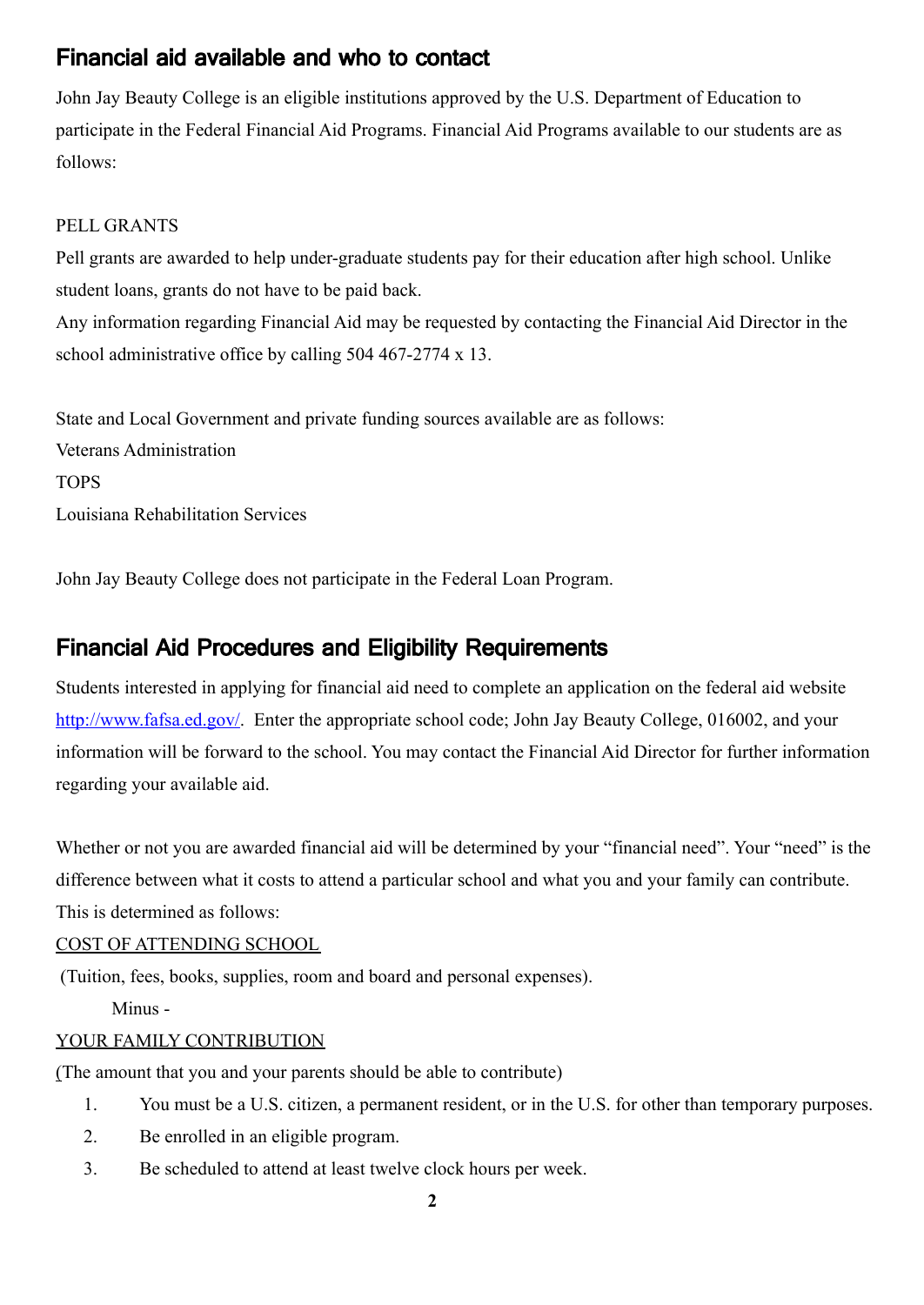- 4. Not in default on any Federal Loan or owe a refund on any grant.
- 5. Be making satisfactory academic progress.
- 6. Register with the Selective Service if you are a male who is at least 18 yrs old & born after 01.01.60.
- 7. For the Federal Pell Grant, you may not have previously received a bachelor's degree or have reached 600 percent lifetime eligibility usage.
- 8. For all Title IV programs, you may not currently be enrolled in high school.

## Rights and Responsibilities of Students Receiving Financial Aid

#### STUDENT RIGHTS

- 1. You have the right to know what financial aids programs are available.
- 2. You have the right to know the deadlines for submitting application for financial aid programs available.
- 3. You have the right to know how financial aid will be distributed, how decisions on that distribution are made, and the basis for those decisions.
- 4. You have the right to know how your financial need was determined.
- 5. You have the right to know how much of your financial need as determined by the institution has been met.
- 6. You have the right to know your school's verification policies and procedures and how your application will be affected if you fail to meet established requirements and/or deadlines.
- 7. You have the right to know your school's refund policy.
- 8. You have the right to know how the school determines whether you are making satisfactory progress and what happens if you are not.

#### STUDENT RESPONSIBILITIES

- 1. You must complete all application forms accurately and submit them on time and to the appropriate entity.
- 2. You must provide correct information. In most instances, misreporting information on financial aid application forms is a violation of law and may be considered a criminal offense which could result in indictment under the US Criminal Code.
- 3. You must promptly submit additional documentation, verifications, corrections, and/or new information requested by either the financial aid office or the agency to which you submitted your application.
- 4. You are responsible for reading and understanding all forms that you are asked to sign and for keeping copies of them.
- 5. You must accept responsibility for all agreements that you sign.
- 6. You must be aware of and comply with the deadlines for application or reapplication for aid.
- 7. You must be aware of your school's refund policy and procedures.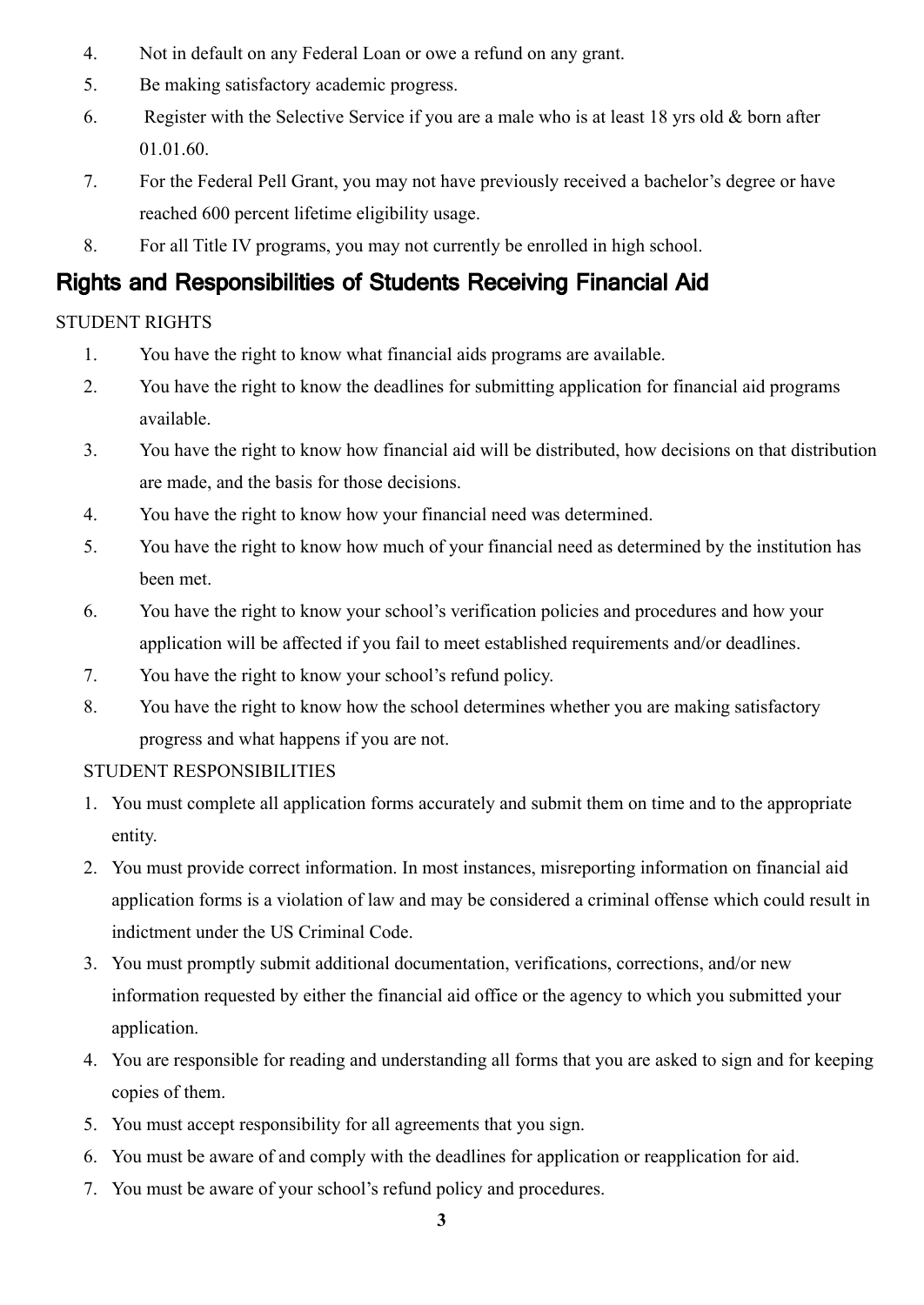## Terms and Conditions of any Employment in the Financial Aid Package

Students are not employed by our school and we have no work programs.

## Satisfactory Progress Requirements

Each student who receives financial aid and those who do not are required to maintain satisfactory progress. For Cosmetology (1500 hours), satisfactory progress shall be evaluated and student will be informed of their progress at the completion of 450, 900 and 1200 actual hours during their course study as well as their completion of study. For Esthetician, Teachers Training and Manicuring (750 hours), the evaluation period will be at 375 actual hours. To be considered to be making satisfactory progress towards a diploma a student must maintain a specific grade point average and proceed through the course at a pace leading to completion within the maximum time frame. The school notifies students of any evaluation that impacts the student's eligibility for financial aid. The school defines satisfactory progress as:

| 156928256. |                           | Attendance: A minimum attendance of 70% of scheduled hours    |
|------------|---------------------------|---------------------------------------------------------------|
|            | offered to date.          |                                                               |
| 156928257. |                           | Academic: A minimum grade point average of 70% on theory test |
|            | and practical performance |                                                               |

To be considered making satisfactory progress towards a diploma a student must maintain the above specified grade average as well as proceed through the course at a pace leading to completion within the maximum time frame.

#### **ATTENDANCE AVERAGE CALCULATION**

The attendance average is calculated on a 30 hour per week basis for all courses offered as indicated in the following chart:

|                       |                          |                 | <b>COURSE</b><br>PROGRAM LENGTH<br><b>WEEKLY HRS</b> |
|-----------------------|--------------------------|-----------------|------------------------------------------------------|
|                       |                          | <b>IN HOURS</b> |                                                      |
| John Jay              |                          |                 |                                                      |
| <b>Beauty College</b> | Cosmetology              | 1500            | 30                                                   |
|                       | <b>Teachers Training</b> | 750             | 30                                                   |
|                       | Manicuring               | 750             | 30                                                   |
|                       | Esthetician              | 750             | 30                                                   |

To remain in satisfactory progress, students must complete their program within 143% of the actual maximum time frame as follows:

Students who exceed 143% of the actual maximum time frame no longer are eligible for financial aid.

| <b>COURSE</b>            | PROGRAM LENGTH IN HOURS | <b>MAXIMUM TIME FRAME</b> |
|--------------------------|-------------------------|---------------------------|
| Cosmetology              | 1500                    | 18 months                 |
| <b>Teachers Training</b> | 750                     | 9 months                  |
| Manicuring               | 750                     | 9 months                  |
| Esthetician              | 750                     | 9 months                  |

Students must meet satisfactory progress in both attendance and academic at each evaluation. Mid-point of a 900 academic year or program "whichever comes sooner" of the courses offered are as follow:

| Cosmetology              | 450 mid- point or /900 academic year |
|--------------------------|--------------------------------------|
| <b>Teachers Training</b> | 375 mid-point or/900 academic year   |
| Manicuring               | 375 mid-point or /900 academic year  |
| Esthetician              | 375 mid-point or/900 academic year   |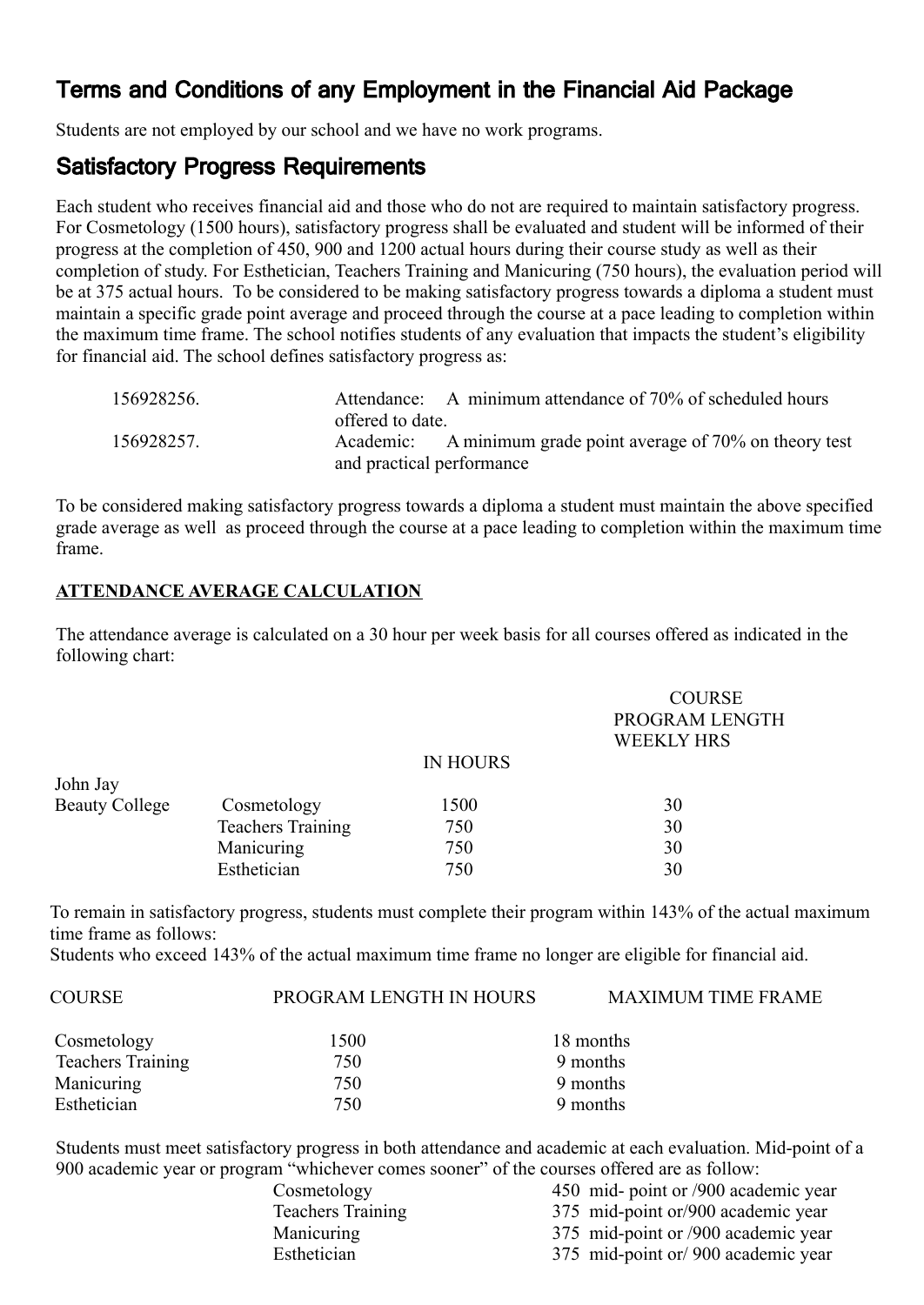Students who meet the minimum requirements for attendance and academic progress shall be considered to be making satisfactory progress until the next scheduled evaluation.

#### **ACADEMIC: GRADING POLICIES AND REQUIREMENTS**

Students receive a numeric grade in both their theory and clinic/practical work. An overall academic average of 70% is required for graduation. The following represents the equivalencies of the grade assigned:

| 90 -100    | A             | Excellent |
|------------|---------------|-----------|
| 80 - 89    | R             | Good      |
| 70 -79     | $\mathcal{C}$ | Average   |
| 69 - Below | E             | Failing   |

#### **MAKE UP WORK**

Makeup work can be assigned to students giving each student the opportunity to maintain satisfactory progress. Each student is responsible for requesting makeup work for his/her instructor. Credit cannot be given for work that is incomplete. "I" will be inserted for the day. Incomplete status remains until work is made up. If work is not made up, then "I" will be change to "O". If a student is present and refused to do assigned work, he/

she will automatically be dismissed and receive "O". This grade will not be allowed to be made up. Makeup work must be completed prior to issuance of the scheduled report card. Makeup work and absenteeism can be done on Tuesdays and Thursdays by scheduling with authorized personnel.

#### **DETERMINATION OF PROGRESS STATUS**

Students meeting the minimum requirements for academic and attendance at the evaluation point are considered to be making Satisfactory Academic Progress until the next scheduled evaluation. Students will receive a hard copy of their Satisfactory Academic Progress determination at the time of each of the evaluations. Students deemed not maintaining Satisfactory Academic Progress may have their Title IV funding interrupted, unless the student is on warning or has prevailed upon appeal resulting in a status of Probation.

#### **WARNING**

Students who fail to meet minimum requirements for attendance or academic progress are placed on warning and considered to be making Satisfactory Academic Progress while during the warning Period. The student will be advised in writing on the actions required to attain satisfactory academic progress by the next evaluation. If at the end of the warning period, the student has still not met both the attendance and academic requirements, he/she will be ineligible and the student will not be eligible to receive Title IV funds.

#### **APPEAL PROCEDURE**

If a student is determined to be making unsatisfactory academic progress, the student may appeal the determination within 10 calendar days, Reasons for which students may appeal a negative progress determination include death of a relative, and injury or illness of the student, or any other allowable special or mitigating circumstance. The student must submit a written appeal to the school on the designated form with supporting documentation of the reason why the determination should be reversed. This information should include what has changed about the student's situation that will allow them to achiever Satisfactory Academic Progress by the next evaluation point. Appeal documents will be reviewed and a decision will be made and reported to the student within 15 calendar days. The appeal and decision documents will be retained in the student file. If the student prevails upon appeal, the satisfactory academic progress determination will be reversed and the student will be placed on probation and / or may be placed on an academic plan and federal financial aid will be reinstated, if applicable.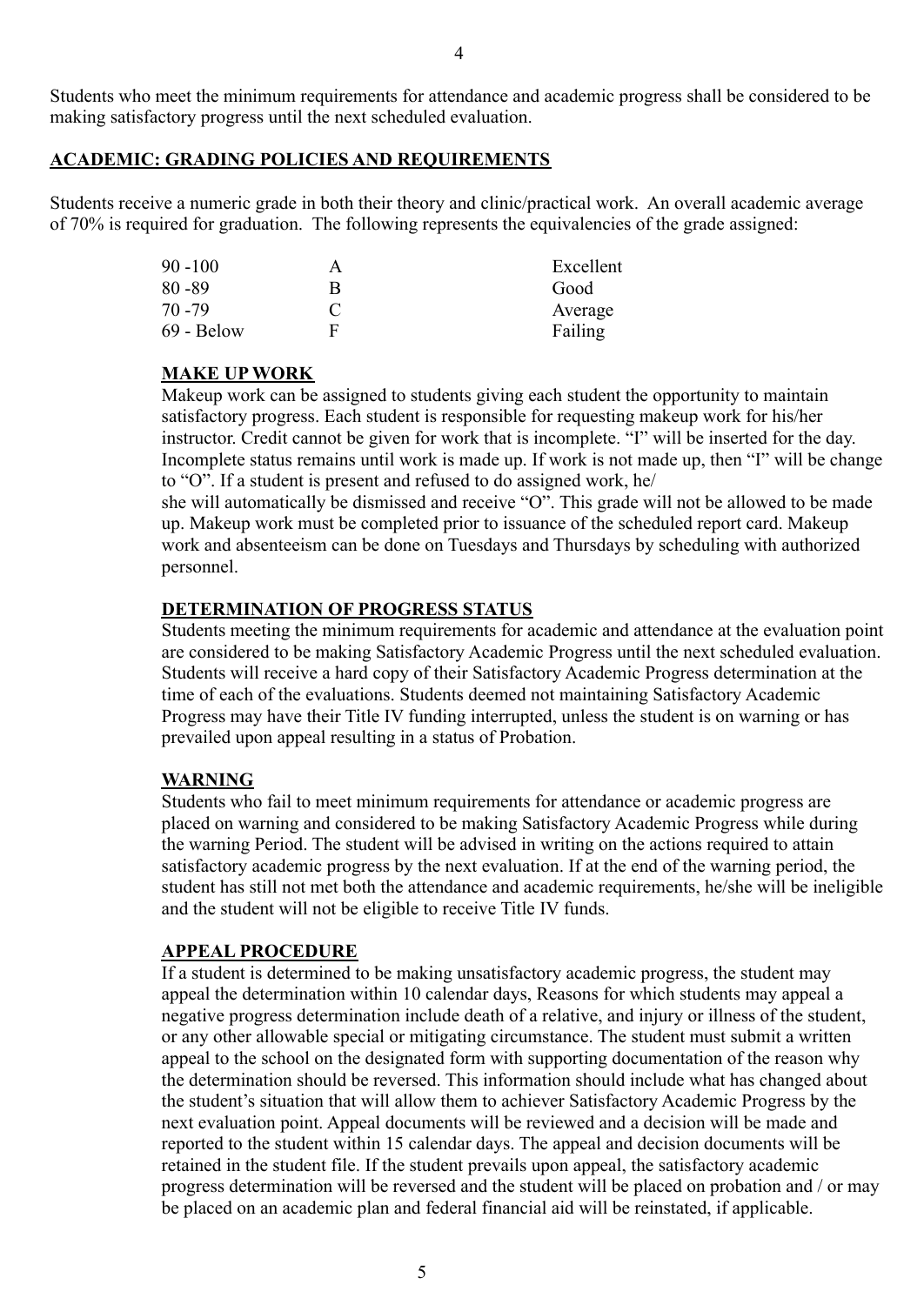#### **PROBATION**

Students who fail to meet attendance or academics after warning period may appeal and if the student received an approval appeal decision they are then considered to be on probation but eligible for Title IV funds. Only students who have the ability to meet Satisfactory Academic Progress policy standards by the end of evaluation period may appeal. If the student has not met satisfactory progress by the end of the probation period they are ineligible for Tile IV funding. Students who are progressing according to their specific academic plan will be considered making Satisfactory Academic Progress.

#### **RE-ESTABLISHMENT OF SATISFACTORY ACADEMIC PROGRESS**

Students may re-establish satisfactory academic progress and Title IV, as applicable, by meeting minimum attendance and academic requirements by the end of the probationary period.

#### **INTERRUPTIONS, COURSE INCOMPLETES, WITHDRAWALS**

If enrollment is temporarily interrupted for a Leave Of Absence, the student will return to school in the same status as prior to the Leave of Absence. Hours elapsed during a leave of absence will extend the student's contract period and maximum time frame by the same number of days taken in the leave of absence and will not be included in the student's cumulative attendance calculation. Students who withdraw prior to completion of the course and wish to re-enroll will return in the same satisfactory academic progress status as at the time of withdrawal.

#### **NONCREDIT AND REMEDIAL COURSES**

Noncredit and remedial courses do not apply to this institution. Therefore, these items have no effect upon the school's satisfactory academic progress courses.

#### **TRANSFER HOURS**

With regard to Satisfactory Academic Progress, a student's transfer hours will be counted as both attempted and completed hours for the purpose of determining when the allowable maximum time-frame has been exhausted. SAP evaluation periods are based on actual contracted hours at the institution.

I acknowledge receiving a copy of the Satisfactory Academic Progress Policy prior to enrollment.

### Cost of attending John Jay Beauty College

All costs and fees associated with attending our school can be found on our website,

[http://johnjaybeautycollege.com.](http://johnjaybeautycollege.com)

## Return of Title IV Funds

Information regarding Return of Title IV Fund can be found in our catalog, <http://johnjaybeautycollege.com>.

### Requirements for Official Withdrawal

If a student elects to withdraw from enrollment from the school, the student must notify the Financial Aid Director or the Admissions Director.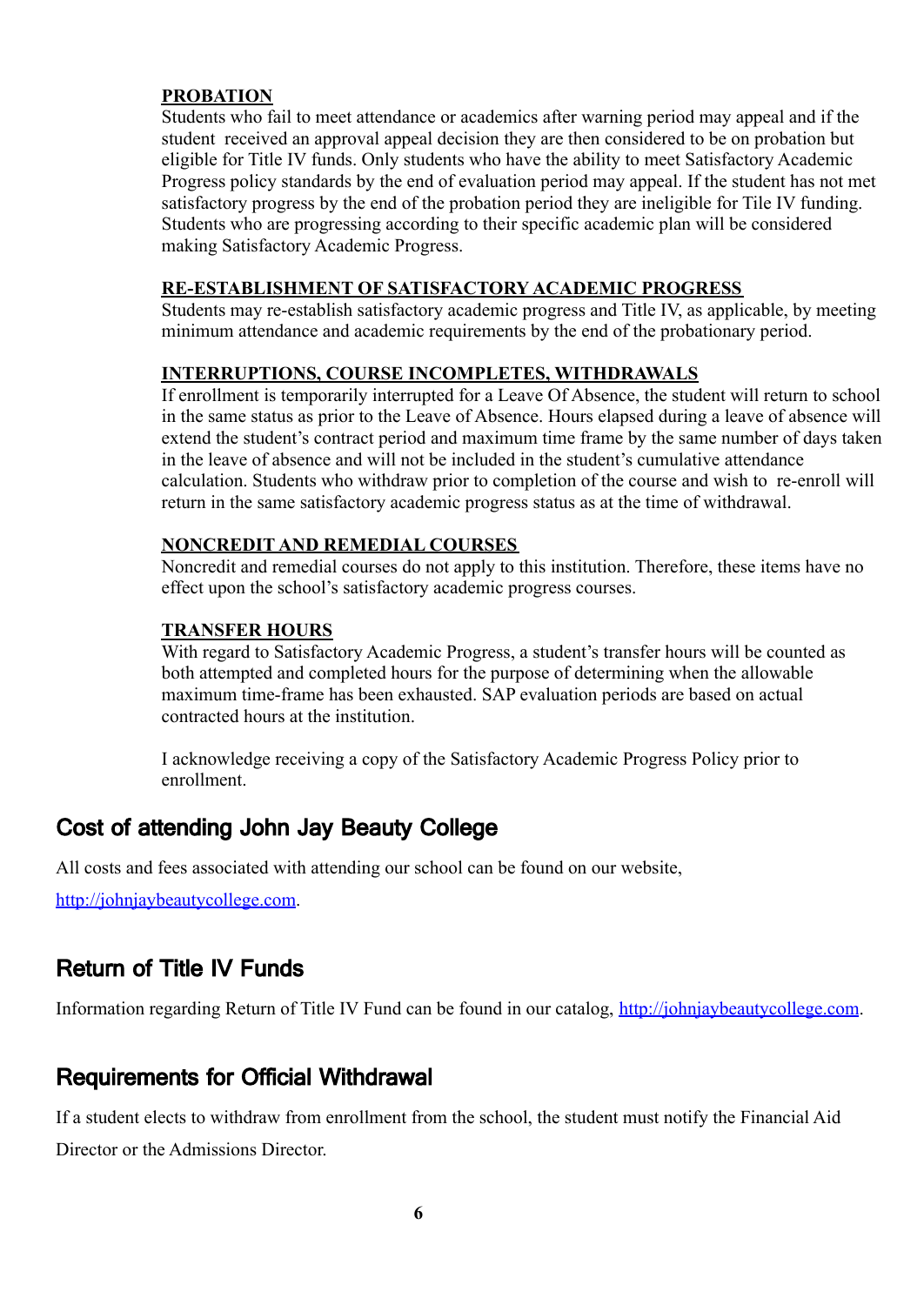## FERPA- Family Educational Rights and Privacy Act

Parents or eligible students have the right to inspect and review the student's education records maintained by the school. Schools are not required to provide copies of records unless, for reasons such as great distance, it is impossible for parents or eligible students to review the records. Parents or eligible students have the right to request a school to correct records, which they believe to be inaccurate or misleading. If a school decides not to amend the records, the parent or eligible student then has the right to a formal hearing. After the hearing, if the school still decided not to amend the record, the parent or eligible student has the right to place a statement with the record setting forth his or her view about the contested information. Generally, schools must have permission to release any information from a student's education record.

However, FERPA allows schools to disclose those records, without consent, to the following parties or under the following conditions:

- \*\* School officials with legitimate educational interest
- \*\* Schools to which a student is transferring
- \*\* Specified officials for audit purposes
- \*\* In connection with Financial Aid to the student
- \*\* Organizations conducting certain studies for or on behalf of the school
- \*\* To comply with judicial order or lawfully issued subpoena
- \*\* Appropriate officials in cases of health and safety emergencies
- \*\* State and local authorities, within a juvenile justice system, pursuant to specific State law

## Completion, Retention and Graduation Rates

The schools rates are reported on the following website .

<http://nces.ed.gov/collegenavigator/?q=john++jay+beauty+college&s=all&id=159319#general>

## Placement and Types of Employment Obtained by Graduates

Available on our website, <http://johnjaybeautycollege.com>.

## Student Body Diversity

Available at <http://nces.ed.gov/collegenavigator/?q=john++jay+beauty+college&s=all&id=159319#general>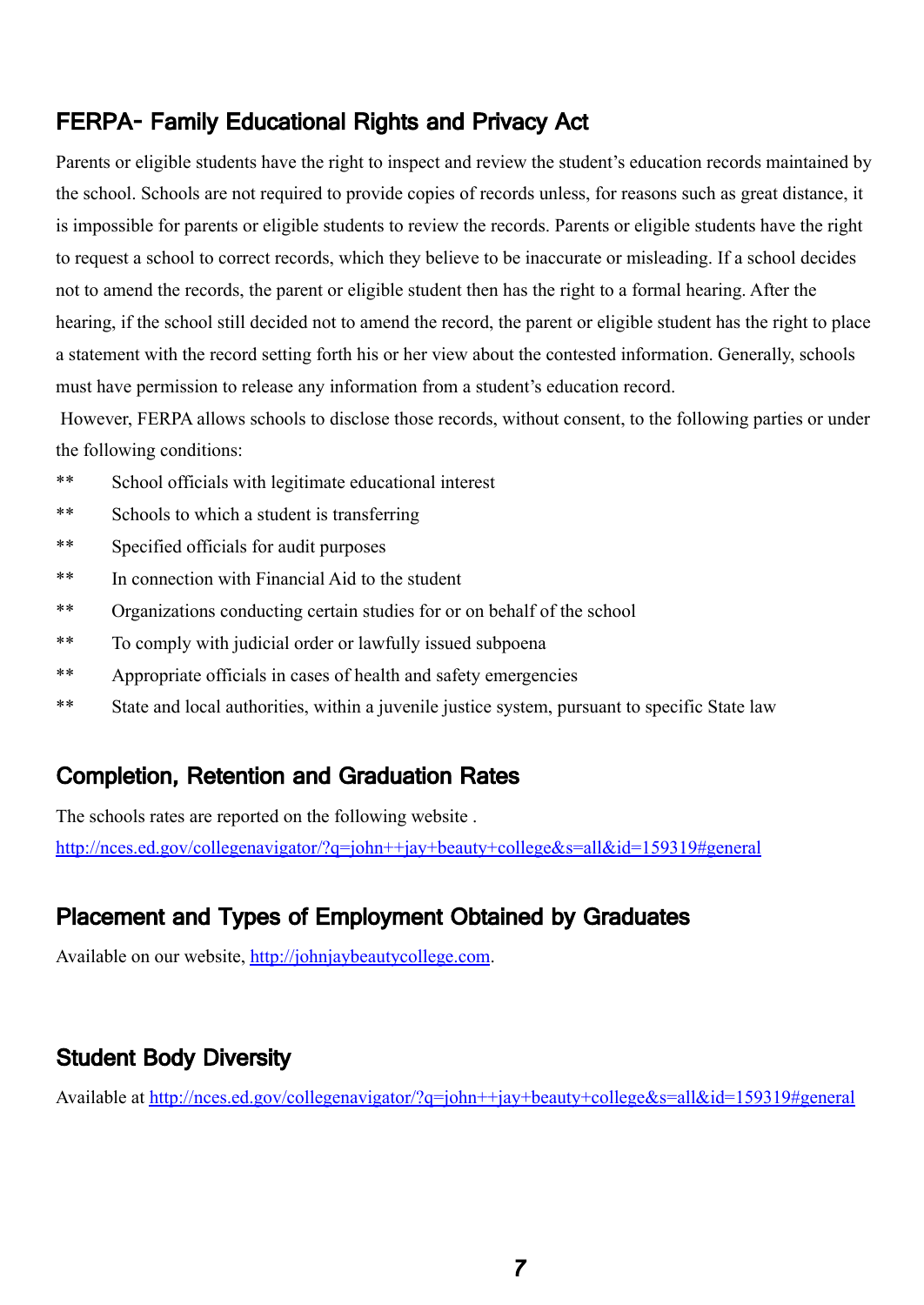## Accessibility, Facilities & Services Available for Disabled Students &

## Intellectual Disabilities

John Jay Beauty College makes every effort to comply with the American with Disabilities Act of 1990 and Section 504 of the Rehabilitation Act of 1973. Anyone in need of special requirements may make those requests in writing to the Admissions Director.

## Policies and Sanctions Related to Copyright Infringement

Copyright infringement is the act of exercising, without permission or legal authority, one or more of the exclusive rights granted to the copyright owner under Section 106 of the Copyright Act (Title 17 of the United States Code). These rights include the right to reproduce or distribute a copyrighted work. In the file-sharing context, downloading or uploading substantial parts of a copyrighted work without authority constitutes an infringement.

Penalties for copyright infringement include civil and criminal penalties. In general, anyone found liable for civil copyright infringement may be ordered to pay either actual damages or "statutory" damaged affixed at not less than \$750 and nor more then \$30,0000 per work infringed. For "willful" infringement, a court may award up to \$150,000 per work infringed. A court can, in its discretion, also assess costs and attorneys' fees. For details, see Title 17, United States Code, Sections 504,505.

Willful copyright infringement can also result in criminal penalties, including imprisonment of up to five years and fines of up to \$250,000 per offense. For more information, please see the website of the U.S. Copyright Office at [http://www.copyright.gov.](http://www.copyright.gov)

## Vaccination Policy

Our school does not have any vaccination requirements. There are no criteria set forth by the Louisiana State Board of Cosmetology regarding vaccinations.

## Drug and Alcohol Abuse Policy

Drug abuse can affect a person's physical and emotional health and social life. Alcohol is the most abused drug in the United States. Drugs can be highly addictive and injurious to the body. People tend to lose their sense of responsibility and coordination. Not only does the person using drugs subject himself to all sorts of health risks, drug use can and, in many instances do, cause grief and discomfort to innocent people.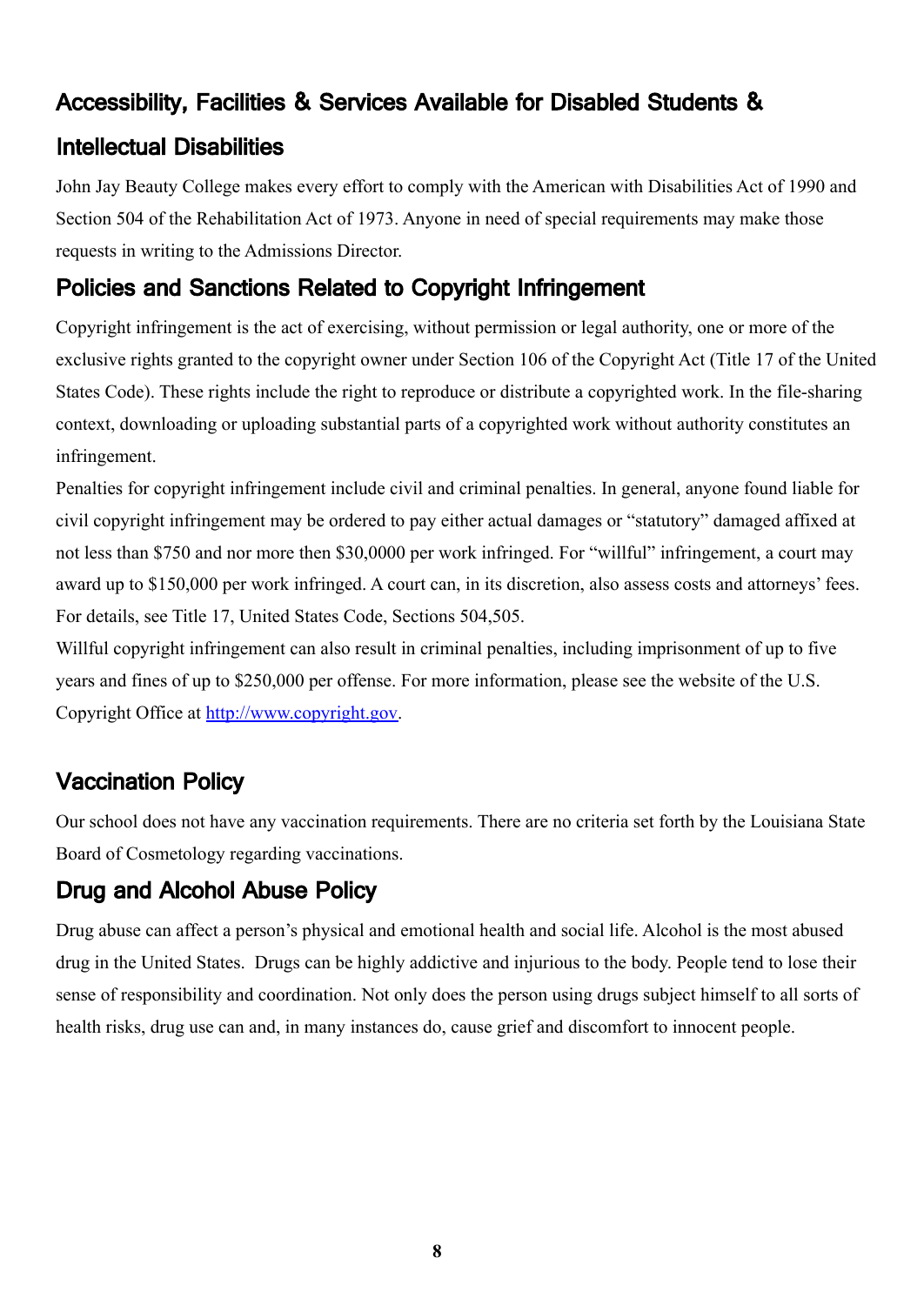## **John Jay Beauty College participate s in the federal Drug-Free Schools and Campuses Act and maintain drug free and alcohol free campuses**.

Our purpose is to maintain school facilities that are safe and secure. Students and members of our faculty have the right to know the dangers of drug abuse and our organization's policy.

Our policy is that any person found to be in possession of, under the influence of, using, selling, offering for sale or trading drugs or alcohol on our campuses will be disciplined appropriately, with possible termination from our school or employment. If any drug-related criminal activity occurs on school campus authorities will be notified immediately.

Drug and alcohol abuse have serious consequences. Violators may face suspension or loss of driver's license and possible imprisonment. Your property may be seized for drug law violations. Students could lose eligibility for financial aid. Conviction of drug laws can result in loss of federal benefits. The Alcoholism and Drug Abuse Hotline is open 24 hours daily and may be reached at 1 800 252-6465. There are many listings for local agencies in the yellow pages. For additional information on drug abuse penalties, treatment facilities, local resources and substance abuse statistics visit http://nationalsubstanceabuseindex.org/louisiana/legal.php.

## Annual Security Report

## John Jay Beauty College

| <b>ARRESTS</b>                                                                                                                                                                                                                                                                                                        | 201<br>8                 | 201<br>9                 | 2020               |
|-----------------------------------------------------------------------------------------------------------------------------------------------------------------------------------------------------------------------------------------------------------------------------------------------------------------------|--------------------------|--------------------------|--------------------|
| Illegal weapons possession                                                                                                                                                                                                                                                                                            | 0                        | 0                        | $\mathbf 0$        |
| Drug law violations                                                                                                                                                                                                                                                                                                   | 0                        | 0                        | $\mathbf 0$        |
| Liquor law violations                                                                                                                                                                                                                                                                                                 | 0                        | 0                        | $\mathbf 0$        |
| <b>CRIMINAL OFFENSES</b>                                                                                                                                                                                                                                                                                              | 201<br>8                 | 201<br>9                 | 202<br>$\mathbf 0$ |
| Murder/Non-negligent manslaughter                                                                                                                                                                                                                                                                                     | $\Omega$                 | 0                        | 0                  |
| Negligent manslaughter                                                                                                                                                                                                                                                                                                | 0                        | $\mathbf 0$              | 0                  |
| Sex offenses - Forcible                                                                                                                                                                                                                                                                                               | $\mathbf 0$              | $\overline{\phantom{0}}$ |                    |
| Rape                                                                                                                                                                                                                                                                                                                  | $\overline{\phantom{0}}$ | 0                        | 0                  |
| Fondling                                                                                                                                                                                                                                                                                                              | $\overline{\phantom{0}}$ | 0                        | 0                  |
| Sex offenses - Non-forcible (incest and statutory rape only)                                                                                                                                                                                                                                                          | $\Omega$                 | $\overline{\phantom{0}}$ |                    |
| Incest                                                                                                                                                                                                                                                                                                                | $\overline{\phantom{0}}$ | 0                        | 0                  |
| Statutory rape                                                                                                                                                                                                                                                                                                        | $\overline{\phantom{0}}$ | 0                        | 0                  |
| Robbery                                                                                                                                                                                                                                                                                                               | 0                        | $\mathbf 0$              | 0                  |
| Aggravated assault                                                                                                                                                                                                                                                                                                    | 0                        | $\mathbf 0$              | 0                  |
| <b>Burglary</b>                                                                                                                                                                                                                                                                                                       | 0                        | 0                        | 0                  |
| Motor vehicle theft                                                                                                                                                                                                                                                                                                   | $\Omega$                 | $\Omega$                 | 0                  |
| Arson                                                                                                                                                                                                                                                                                                                 | $\mathbf{0}$             | 0                        | $\Omega$           |
| Hate Crimes - Any of the above mentioned offenses, and any incidents of Larceny/ Theft, Simple assault, Intimidation,<br>or Destruction/Damage/Vandalism of Property that were motivated by bias<br>which the constitution of the Association Association of the Tipe Association and the three state and Association | $\Omega$                 | $\Omega$                 | $\mathbf{0}$       |

**The above statistics include Campus, Non-Campus and Public Areas immediately adjacent to the Campus**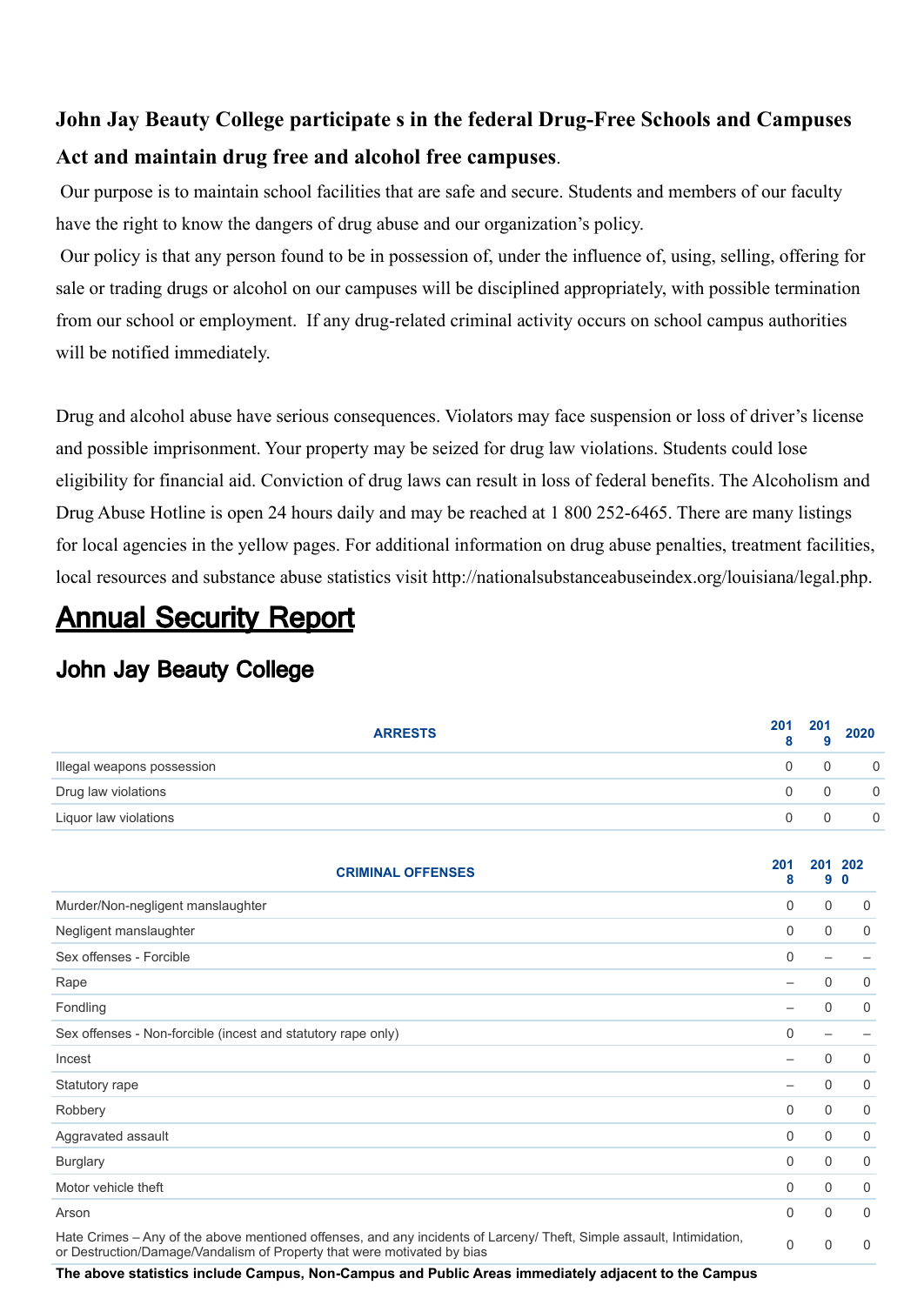#### Policies and Procedures

Should a student or staff member be a victim of a crime, witness a crime or become aware of a potential criminal activity including threats, a report should be immediately filed with the school director or his/her designee. Full details will be recorded and maintained in the campus security file and action will be taken including notification of police authorities. Students and staff members providing the report will be expected to cooperate with any further investigation, arrest and disciplinary action.

Should a dangerous situation arise on our campus, classrooms will be immediately notified and appropriate action taken, including lockdown if deemed necessary to secure our campus. Local authorities will be immediately notified. If evacuation is deemed necessary, all students should move to the closest exit and go to the furthest point on our parking lot. They will be accompanied by instructors and kept at a safe distance until it is safe for to reenter. John Jay Beauty College does not have campus security officers.

Crime awareness and prevention starts with being informed. As part of our class orientation, our local police department conducts an on-site class with students and staff regarding campus security procedures, crime prevention and personal safety tips.

Sex offenses, whether forcible or not forcible must be reported to local law enforcement promptly. It is important to preserve physical evidence of the offense. Sex offenses include any intimate partner violence, stalking, dating violence, sexual violence and domestic violence offenses. School personnel will assist a student with notifying local authorities if the student requests such assistance. A victim of an on campus sex offense may request a change of their academic situation in writing to the school director. In the case of an alleged sex offense, the accuser and the accused are entitled to the same opportunities to have others present during a disciplinary proceeding; and both the accuser and the accused must be informed of the outcome of any institutional disciplinary proceeding that is brought alleging a sex offense. If you are a victim of a sex offense or are aware of an occurrence of a sex offense, you may seek assistance by contact the school Director and/or the sexual assault hotline at 800 656-4673. The following are links to worldwide programs that will assist in the awareness, education and prevention of sex offenses and other intimate partner violence. <http://www.cdc.gov/violenceprevention/sexualviolence/prevention.html> <http://www.nsvrc.org/organizations/sexual-violence-specific-organization>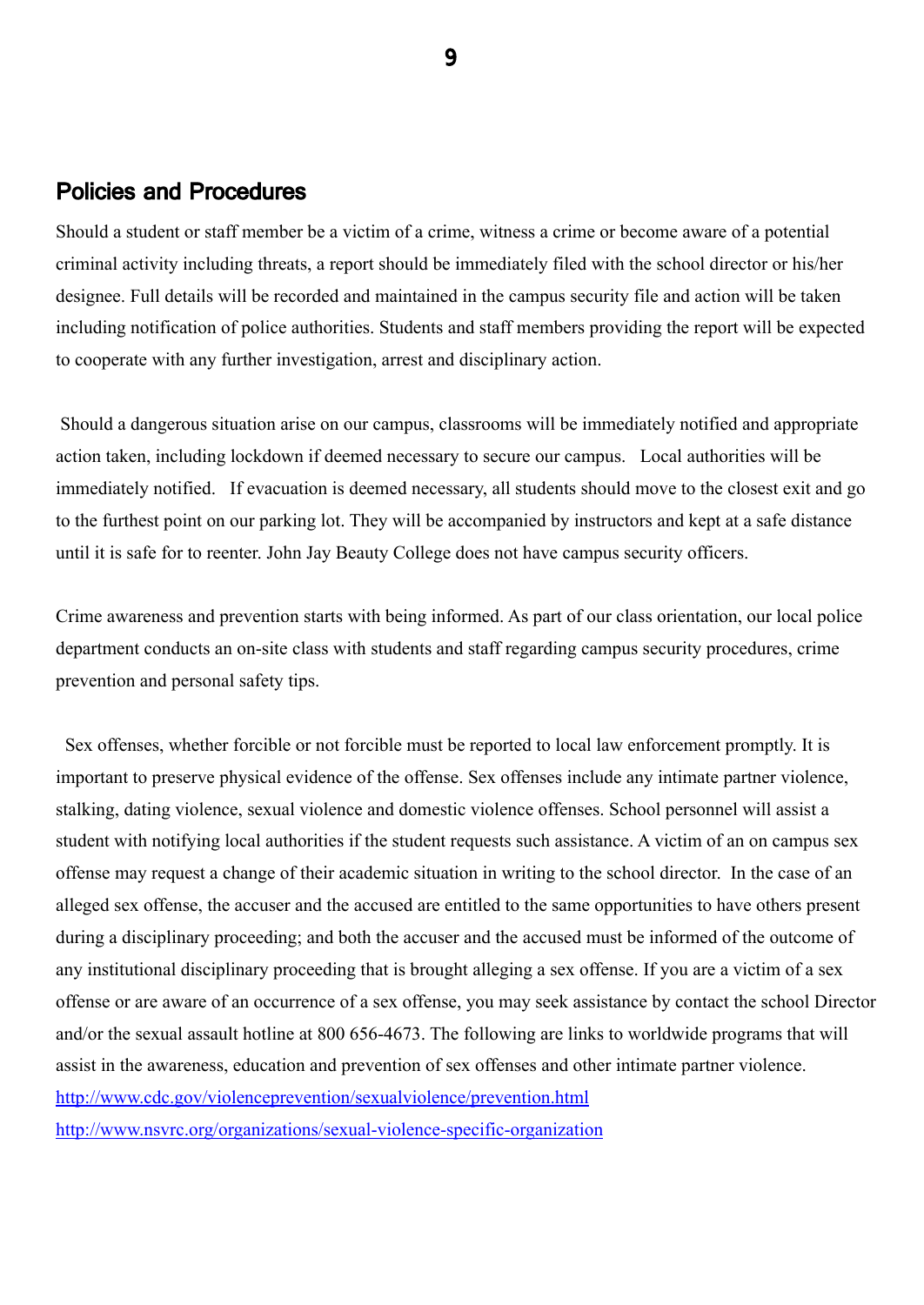For information on registered sex offenders, please visit http:///www.lsp.org/socpt/default

To comply with the Department of Education Annual Reporting requirements and the Jeanne Clery Act, our school collects crime statistics annually. These crime statistics are provided from the Kenner Police Department. This Annual Report can be viewed at any time in the administration office and is available through our website using the College Navigator or by accessing the website directly at <http://nces.ed.gov/collegenavigator/?q=john+jay+beauty+college&s=all&id=159328>. Crime statistics for the previous three year period are available.

### Constitution Day

On September 17<sup>th</sup> of every year, John Jay Beauty College will dedicate the day to the Constitution of the United States of America, commemorating the September 17, 1787 signing of the Constitution.

## Voter Registration

Any student needing to register to vote may access the direct link on our website, <http://johnjaybeautycollege.com>.